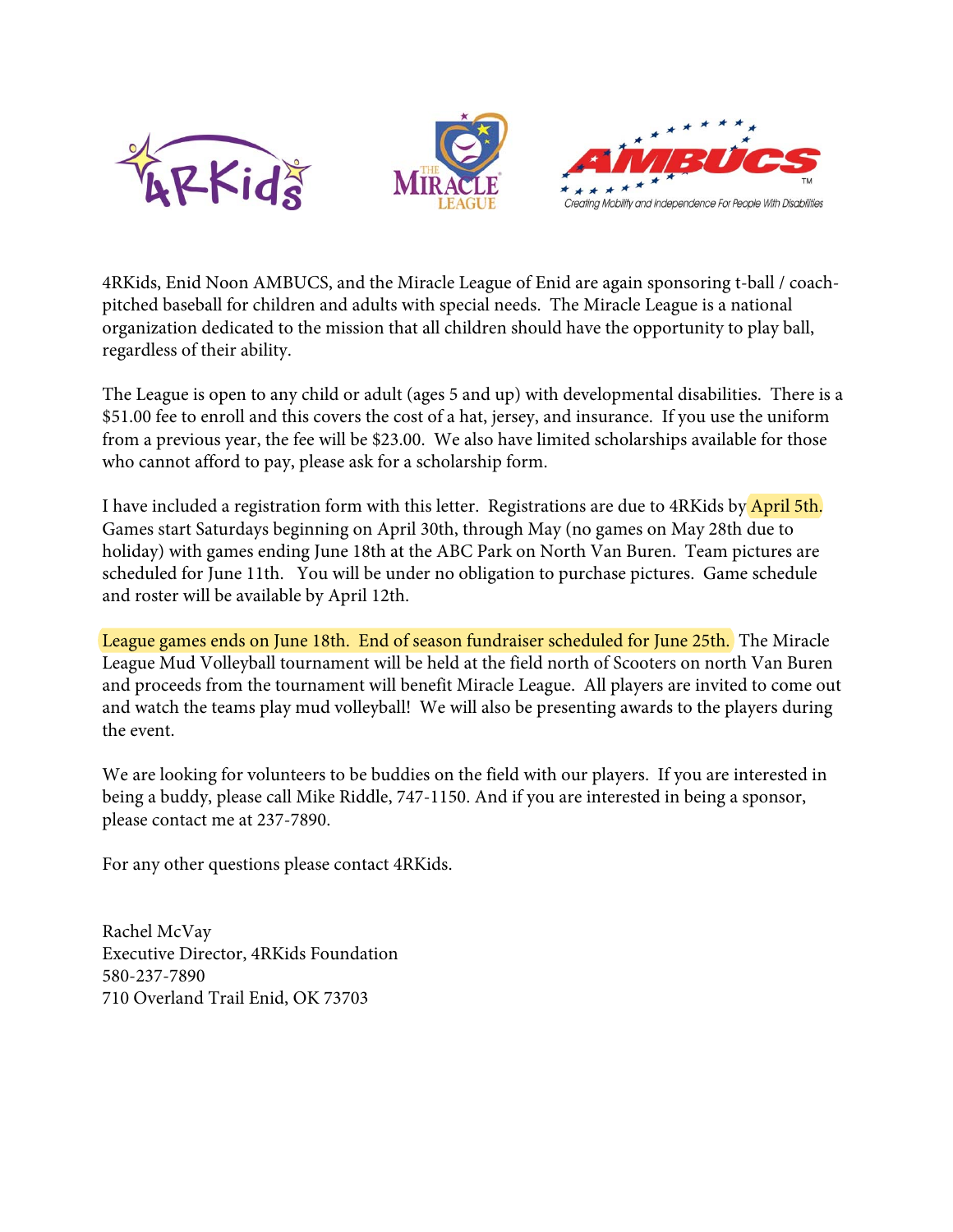

## **THE MIRACLE LEAGUE OF ENID**

#### **Spring 2022 Registration**

Are you……(circle all that apply)

#### **\* Interested in Volunteering**

- \* **Interested in Coaching**
- **\* Interested in Sponsoring a Team**

**\* Interested in helping provide scholarships to players FEES: \$51.00 if rec'd by 4/5/21**

#### For additional information please call: (580) 237-7890

### **DEADLINE:April 5th Fees: \$23.00 if using same uniform**

## **\* Interested in being a buddy FEES: \$61.00 if rec'd after 4/5/21 (fee includes uniform/cap/insurance)**

| Player's Name         |                                                                                                                                                                                                                                                                                          |      |  | Home Phone |                                                                                                                                                                                                                               |
|-----------------------|------------------------------------------------------------------------------------------------------------------------------------------------------------------------------------------------------------------------------------------------------------------------------------------|------|--|------------|-------------------------------------------------------------------------------------------------------------------------------------------------------------------------------------------------------------------------------|
| <b>Street Address</b> |                                                                                                                                                                                                                                                                                          | City |  | State      | Zip Code                                                                                                                                                                                                                      |
|                       | Parent / Guardian                                                                                                                                                                                                                                                                        |      |  | E-mail     | Work or Contact Number                                                                                                                                                                                                        |
|                       | M/F Birthday Minus                                                                                                                                                                                                                                                                       |      |  |            |                                                                                                                                                                                                                               |
|                       | Diagnosis <b>***</b> Please see second page <b>that is a contract to the example of the set of the second page <b>that is a contract to the set of the set of the set of the set of the set of the set of the set of the set of the set</b></b>                                          |      |  |            |                                                                                                                                                                                                                               |
|                       | Special Needs or Requirements <b>Exercise 2.2</b> Network and the set of the set of the set of the set of the set of the set of the set of the set of the set of the set of the set of the set of the set of the set of the set of                                                       |      |  |            |                                                                                                                                                                                                                               |
|                       |                                                                                                                                                                                                                                                                                          |      |  |            |                                                                                                                                                                                                                               |
|                       | Is Child playing on any other baseball, t-ball, or softball team? Yes                                                                                                                                                                                                                    |      |  |            | No new contract the set of the set of the set of the set of the set of the set of the set of the set of the set of the set of the set of the set of the set of the set of the set of the set of the set of the set of the set |
|                       | Players uniform Size Youth: S M L XL Adult: S M L XL XXL XXXL please circle one)<br>*note: if you have the uniform from last year and want the same team, the fee will be \$23.00.<br>If you are wanting to play on a different team there will be an additional cost for a new uniform. |      |  |            |                                                                                                                                                                                                                               |
|                       |                                                                                                                                                                                                                                                                                          |      |  |            | to participate in                                                                                                                                                                                                             |

The Miracle League of Enid, and do hereby release them of any liability for injury that may occur while participating as a player or spectator during the season.

**I hereby** grant the Miracle League of Enid, its affiliates, franchises, advertising and promotional agencies, and their agents, the irrevocable, unrestricted right to use, publish, display and distribute materials bearing my name, voice, likeness or any other identifiable representation of myself, my family members including my Miracle League player/child. These materials may appear in any form, style color or medium whatsoever (including, without limitation, photographs, video tapes, films sound recordings, software, drawings, prints, broadcast, internet and electronic media.) I agree that all material containing any identifiable representation of me (including without limitation, all negatives, plates and masters of any photographs, files, prints or tapes) shall be and remain the sole and exclusive property of the Miracle League. **I hereby** release and forever discharge the Miracle League from any and all liability and damages relating to the use of my name, voice, likeness or any other identifiable representation of me. **I hereby** waive any right I may have to inspect or approve the finished materials or any part or element there of that incorporates my name, voice, likeness or any other identifiable representation of myself, my family including my Miracle League player/child. **I have agreed** to the above in consideration of the opportunity given to me by The Miracle League of Enid to appear in these materials. I acknowledge that I have fully read and understand this document and that I have had any questions regarding its effect or the meaning of its terms answered to my satisfaction. I certify that I am at least 18 years of age, unless this document is also signed by my parent or legal guardian.

Signature: The Superintensity of the Superintensity of the Parent/Guardian Signature (if applicable):